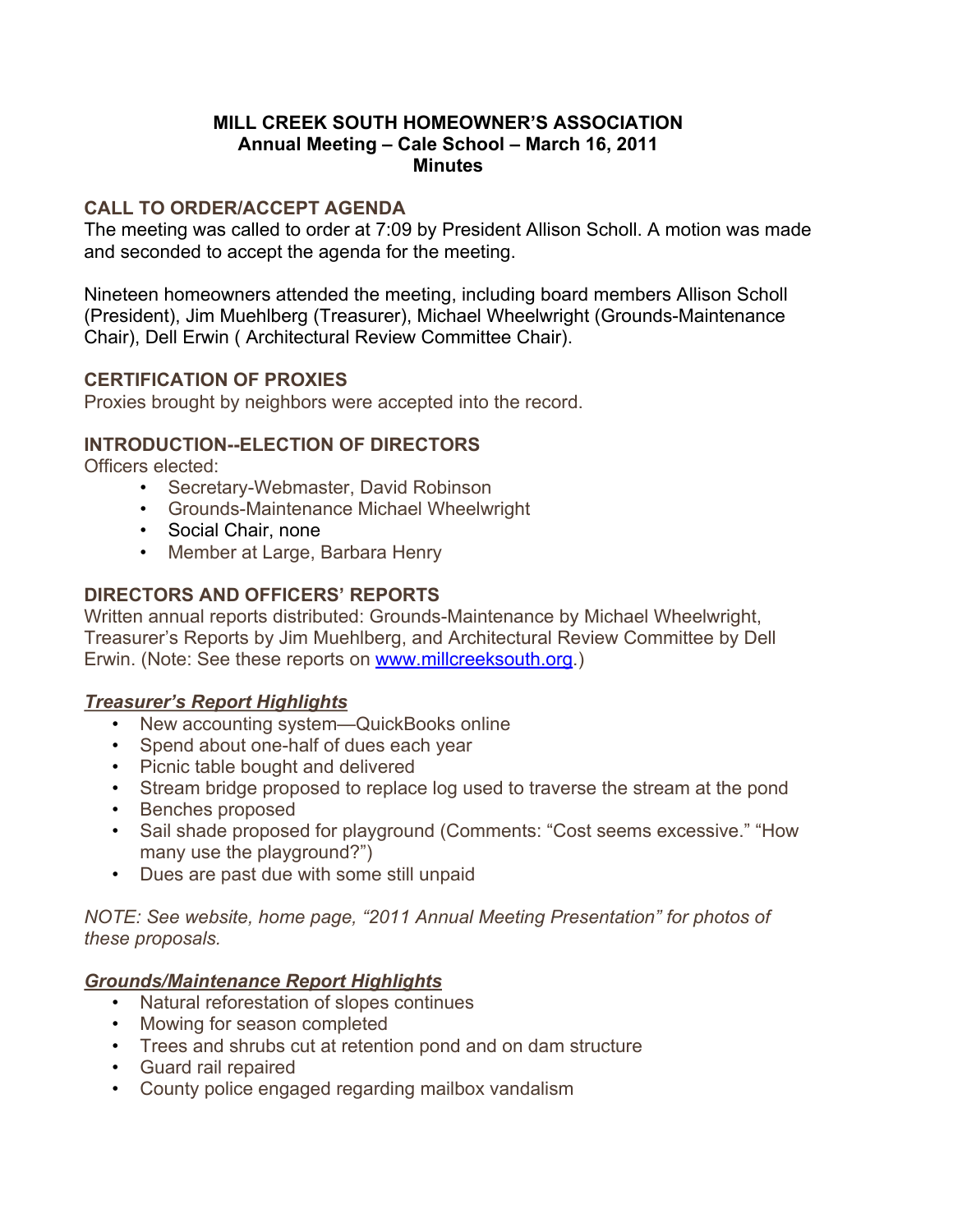- Nature trail needs attention
- Arrow Wood Creek—ongoing issue discussed with the county and Avon Park Townhouse Development.
- VDOT preparing bid for Arrow Wood Drive culvert replacement. Construction expected in April/May 2011.
- Entrance sign renovated and spotlight repaired
- Contact with Virginia Tech regarding hickory borer infestation

### *Architectural Review Committee (ARC) Report Highlights*

- During 2010, 13 applications approved with good cooperation among homeowners
- Monitored new house construction at 1781 Stoney Creek Drive
- New application to build a new house on Copper Hill Drive
- Website being reviewed to make ARC information more accessible and timely
- Mailbox repairs/replacements continue to be discussed with the board
- New members sought

### *President's Report Highlights*

- Accomplishments
	- o Job descriptions created for board/committee positions
	- o Identified maintenance ideas
	- o Sought ideas from homeowners for community improvements
	- o Created \$35,000 reserve account (separate rainy-day fund).
- Goals for 2011
- Create more interaction among residents
- Be good steward of community
- Participate in Day of Caring in September

### **MISCELLANEOUS**

- We are without a social chair. Margaret Weeks graciously volunteered to be in charge of Easter and Halloween events.
- Michael Wheelwright was commended for his outstanding work over the years as chair of Grounds-Maintenance. A tree will be planted in his honor.
- The board has established more financial accountability by ensuring that at least two members check financial statements and records.
- Question: Is third Wednesday of month board meeting cast in stone. Answer: no. However, no change was suggested.
- Question: Are Shady Grove Court condos/townhouses part of our homeowner's association. Answer: no.
- Homeowners cautioned about bear, if appearance reoccurs. Bears in this area do not hibernate like grizzlies and may take long naps, depending on the weather. In the past, they caused destruction of birdfeeders and areas where cat/dog food was on a porch during December. Further sightings occurred last spring. Any sightings should be reported to the board so homeowners can be alerted.
- Concerns were expressed about people leaving garbage containers out for days.